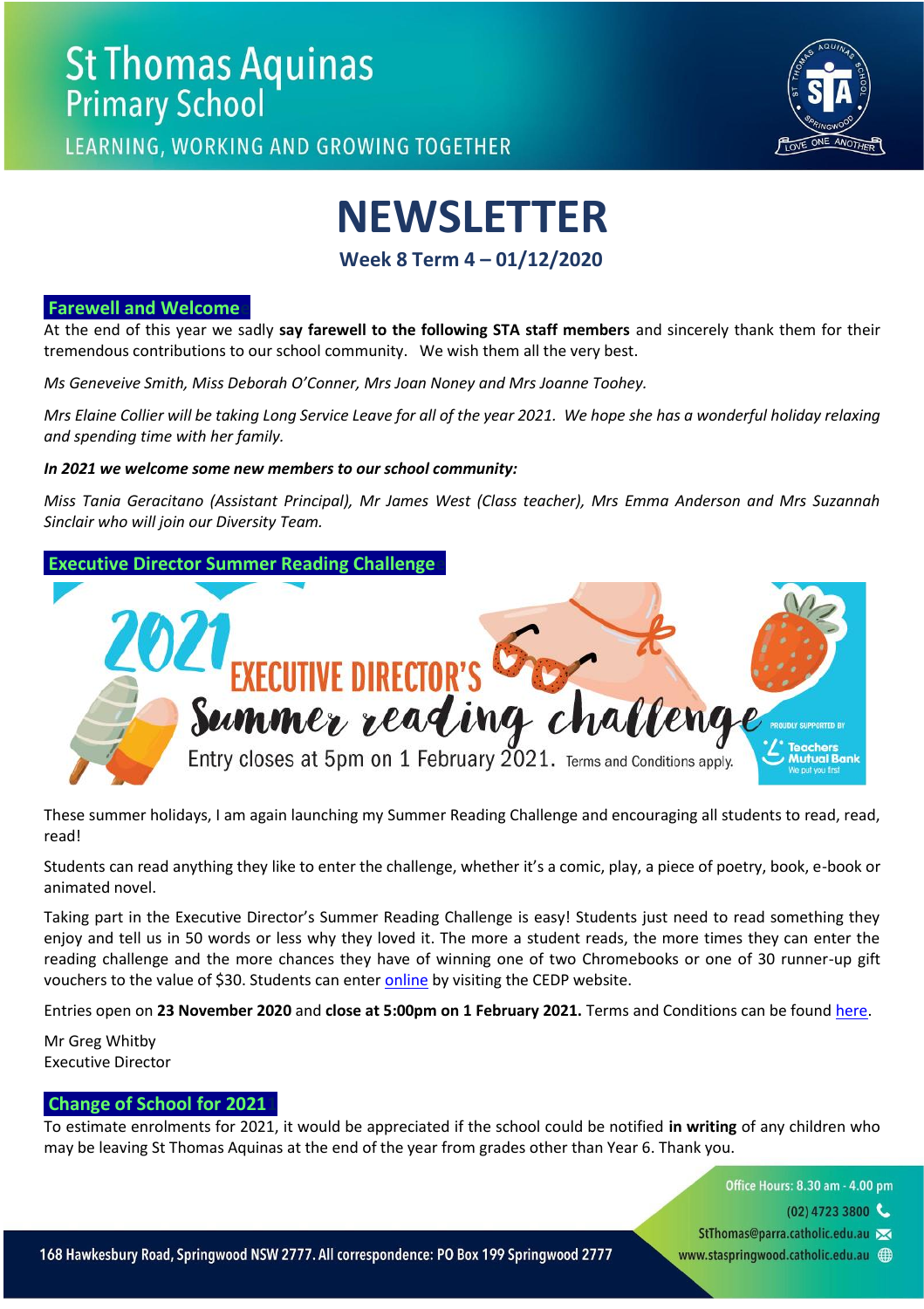#### **2021 Mathematical Assessment Interviews**

In 2021 we have been granted permission to commence the year with an additional Staff Development Day on Thursday 28 January so that teachers can administer the Mathematical Assessment Interview (MAI) to our students. The Mathematical Assessment Interviews enables teachers to tailor their mathematics teaching program to effectively meet the needs of their students. Being able to perform the assessment at this earlier time will mean that teachers will have valuable information about each child's learning in mathematics from the very beginning of the year. To have a large number of assessments completed before the children formally return to school will enable teachers to perform the remaining assessments in a timely fashion once the term commences and with the least disruption to class learning time.

Parents will be asked to use the online booking system that we have previously used for parent teacher interviews to make an appointment for your children on either Wednesday 27 January or Thursday 28 January 2021. Please note that there are additional days for 2021 Kindergarten students to have an interview. Information about bookings for these sessions was given to families at our recent Kinder Orientation.

This means that **school will resume for Year 1 - 6 on Friday 29 January 2021** and **on Tuesday 2 February for Kindergarten.**

#### **Christmas/Nativity Dress-up Day – Friday 11 Decembery**

On Friday 11 December students may come to school dressed in the following Christmas/Nativity character costumes:

**Kindergarten - Angels Year 1 and Year 2 - Nativity Animals Year 3 - Shepherds Year 4 - Mary and Joseph Year 5 - Christmas Around the World Year 6 - Wise Men/Women**



We are working towards a **"Virtual Christmas Concert"** which will be made available to families from 11 December. The virtual concert will be sent out in 5 parts over several days via our Facebook page from 11 December, due to the large size of the video clips. Further details to come on SkoolBag soon.

#### **A Message from Finance**

Just a short message to say thank you for adapting to the school's decision to become a cashless school. The feedback in response to the introduction of the Qkr! app has been very positive. We feel that this will be a much more efficient way of processing our hats, fundraising events and all other ad-hoc payments in our school. In 2021 we will also use the app for enrolment deposits along with payments for our sporting gala days. This will also include the use of a paperless method for parental permission forms. *(See how to install Qkr! on last page of this newsletter.)*

Final fee statements for the year have now been issued. Catholic Education Office, Diocese of Parramatta have issued a due date of **18 December 2020**. If you would like to discuss any outstanding fees, please contact Cheree Brown to discuss your options or a payment plan or to arrange a meeting with Marina Hardy (Principal).

Just a reminder that your school fee statement may look a little different next year. You will notice that the Resource Fee has increased and there is no longer a Family Levy as the Family Levy and Resource Fee have now merged. In most cases this has little or no impact on families. For families with 3 or more students, there will be a slight increase in the combination of these fees. For 2021 there will be no increase in Diocesan Tuition Fees or the Building Levy, therefore you will find that the total school fees increase is within the bounds of normal annual increases.

#### **Important dates**

Last day for payments at school – Friday 11 December 2020 Last day for school office – Wednesday 16 December 2020 School office re-opens – Wednesday 27 January 2021

#### **Car Park Safety**

Parents are reminded NOT to park in the staff car park at any time.

### **School Uniforms**

Thank you for your patience, understanding and support with changing over to our new uniform supplier. The uniform Pop Up Shop was very successful with many families able to purchase new items of our school uniform.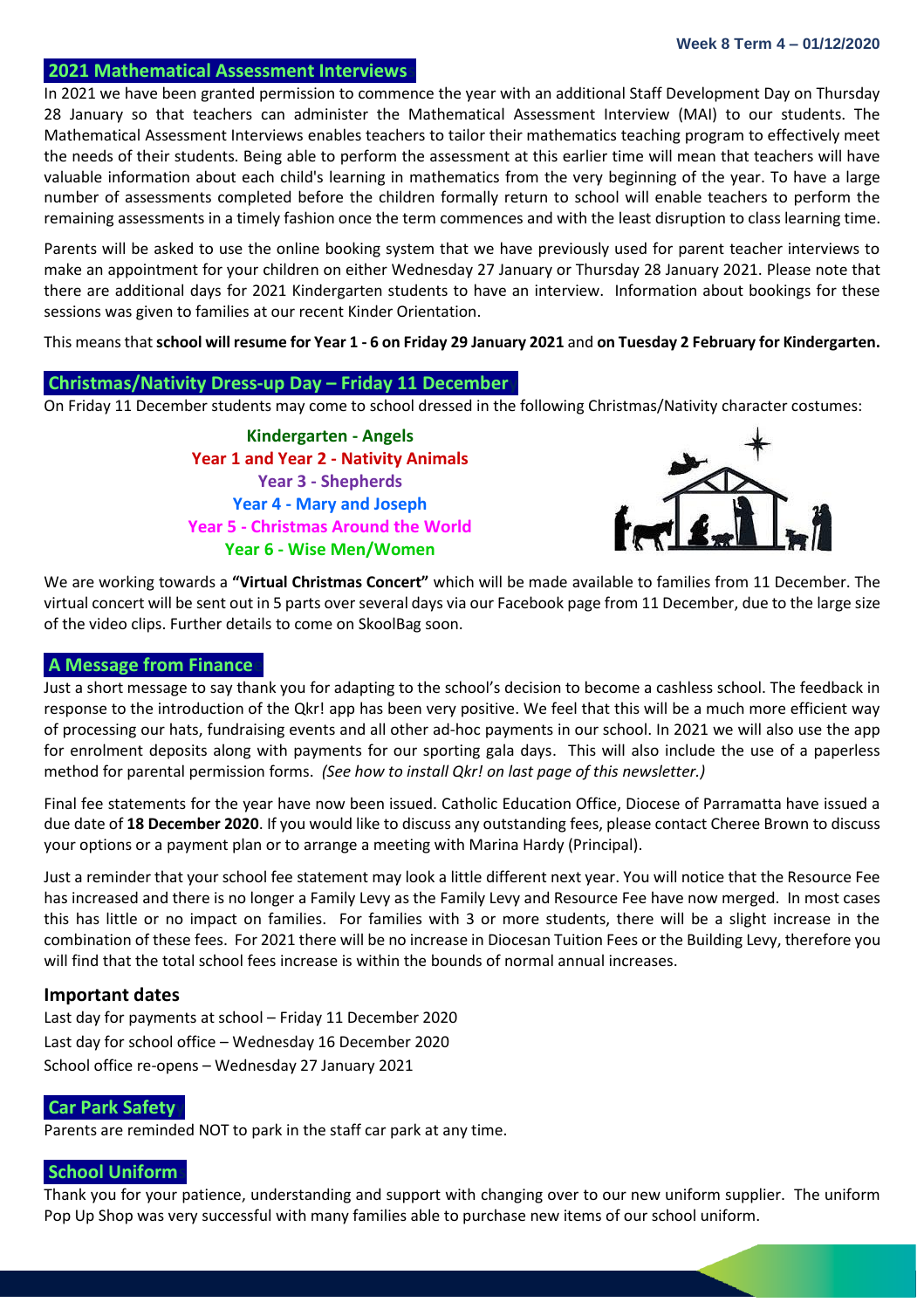#### **Sports Uniforms**

As communicated earlier we have introduced a new sports uniform to our school. We ask that all students are wearing the new sports uniform by the commencement of 2022, giving all families 12 months to transition to the new uniform.

Students are asked not to mix the summer uniform with the sports uniform. Therefore, **the sports jacket is only to be worn on sports days.** 

#### **Expectations**

At St Thomas Aquinas we expect that all students wear the correct uniform with pride and follow our school uniform and grooming agreements. We are extremely pleased that the majority of our students wear the correct uniform each day. **However, we have noticed some students continue to have unusual styles of haircuts, coloured hair, excessive jewellery, various coloured socks and nail polish.** 

We ask that all families **read the school Uniform and Grooming policy (included below)** and reinforce these expectations with their children. We understand and appreciate that some families are organising to purchase new items from The School Locker for the commencement of 2021. If a student is unable to wear an element of the correct school uniform a note from the parent indicating the reason needs to be presented to the teacher.

#### **UNIFORMS & GROOMING**

(From our current STA Parent Handbook)

#### **School Uniform**

Our school uniform makes an unambiguous statement of who we are and what we stand for as a school. At St Thomas Aquinas we expect our students to wear their uniforms correctly at all times. We believe that by encouraging students to take pride in themselves and their appearance we are promoting school spirit, self-esteem and a sense of belonging to our school community. Our expectations are that:

- Students wear the correct school uniform every day.
- Black leather shoes are worn on non-sport days and polished regularly.
- Shirts are tucked in at all times (except when at sport or at play).
- **School hats** are worn each day whilst outdoors and all year round *(this is in keeping with the school's Sun Safety Procedures).*
- **Summer uniforms** are worn in Terms 1 and 4.
- **Winter uniforms** are worn in Terms 2 and 3.
- **EXTED School fleecy jacket (optional)** can be purchased from the uniform supplier and may be worn with all uniforms.
- **Sports uniform items (including sports jackets)** are worn **only on designated sports days** and not with the regular uniform.
- In winter any extra jackets should be in school colours.
- **Polo shirts, jackets and 'hoodies'** acquired through CEDP sporting events may only be worn when representing the school at Diocesan sports events or on designated mufti days.

We ask that parents reinforce these expectations with their children when they leave home for school.

#### **All articles of clothing and belongings must be clearly marked with your child's name.**

#### **Lapses in Wearing Correct Uniform**

If a student is unable to wear an element of the correct school uniform a note from the parent indicating the reason needs to be presented to the teacher. Such lapses from the correct uniform must only be temporary.

#### **Hair and Grooming**

Students should wear neat and tidy hair styles to complement our school uniform. Hair is to be kept off the collar or tied back securely. No hair should be in the way of the eyes. Hair is not to be coloured or tinted. Unusual styles or cuts are not allowed. These guidelines apply both to girls and boys and may assist in preventing the spread of head lice. Ribbons, scrunchies, hair slides etc. if worn, should be in the St Thomas Aquinas uniform colours of dark and/or light blue.

Students who consistently lapse in wearing the correct uniform and following the grooming policy will be referred to the Assistant Principal and a note sent home.

#### **Jewellery & Accessories**

Apart from one pair of sleepers or small plain studs and wristwatch, excessive jewellery is not permitted, for safety reasons. A chain with a cross or religious medallion may be worn under shirt or dress lines. Nails should be unvarnished, kept clean and neatly trimmed. No makeup is to be worn. No leather or bead necklaces are to be worn.